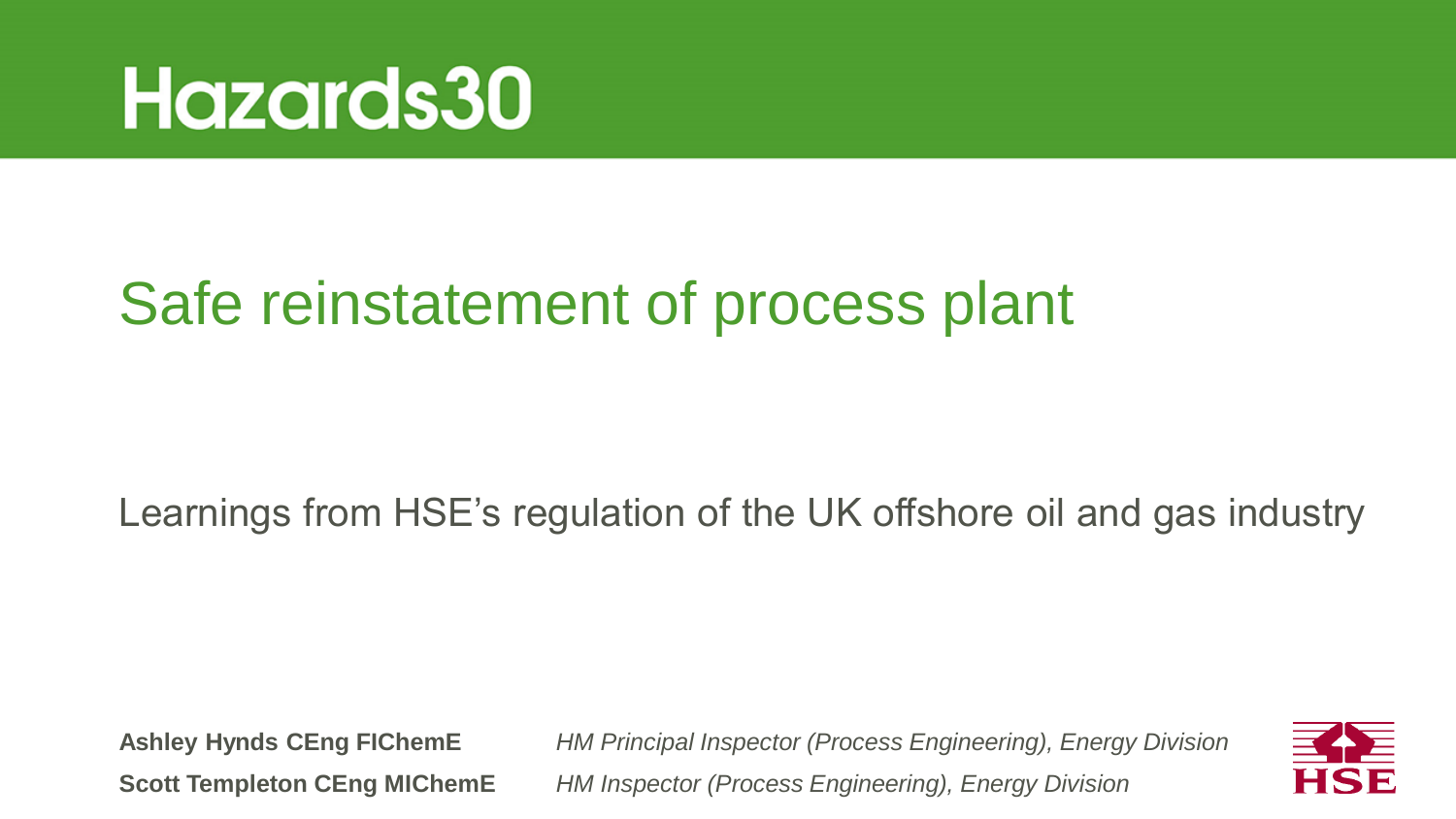# The lifecycle of an intrusive maintenance task





*Adapted from HSE HSG 253 Figure 3*



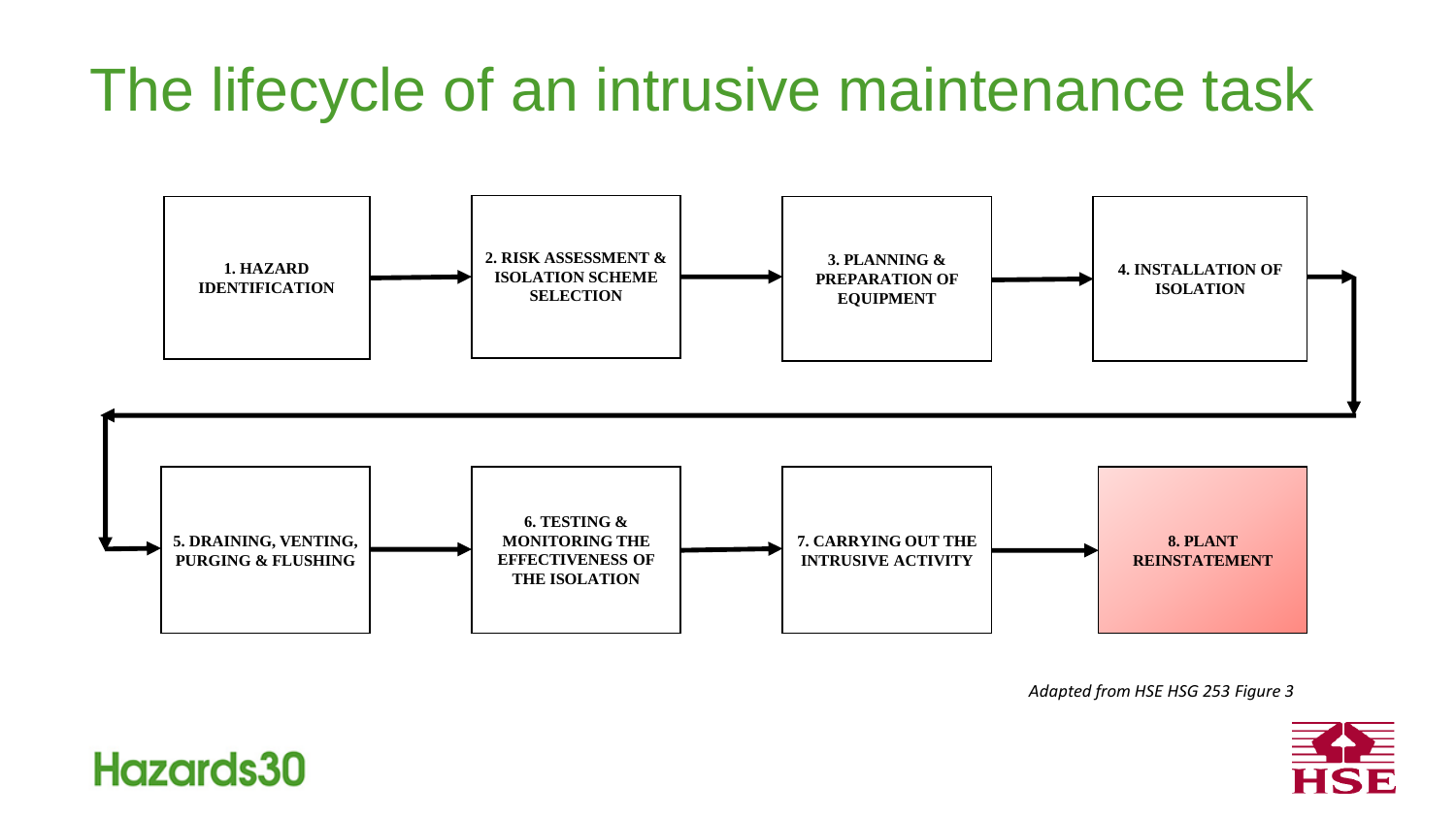

#### 6 July 1988



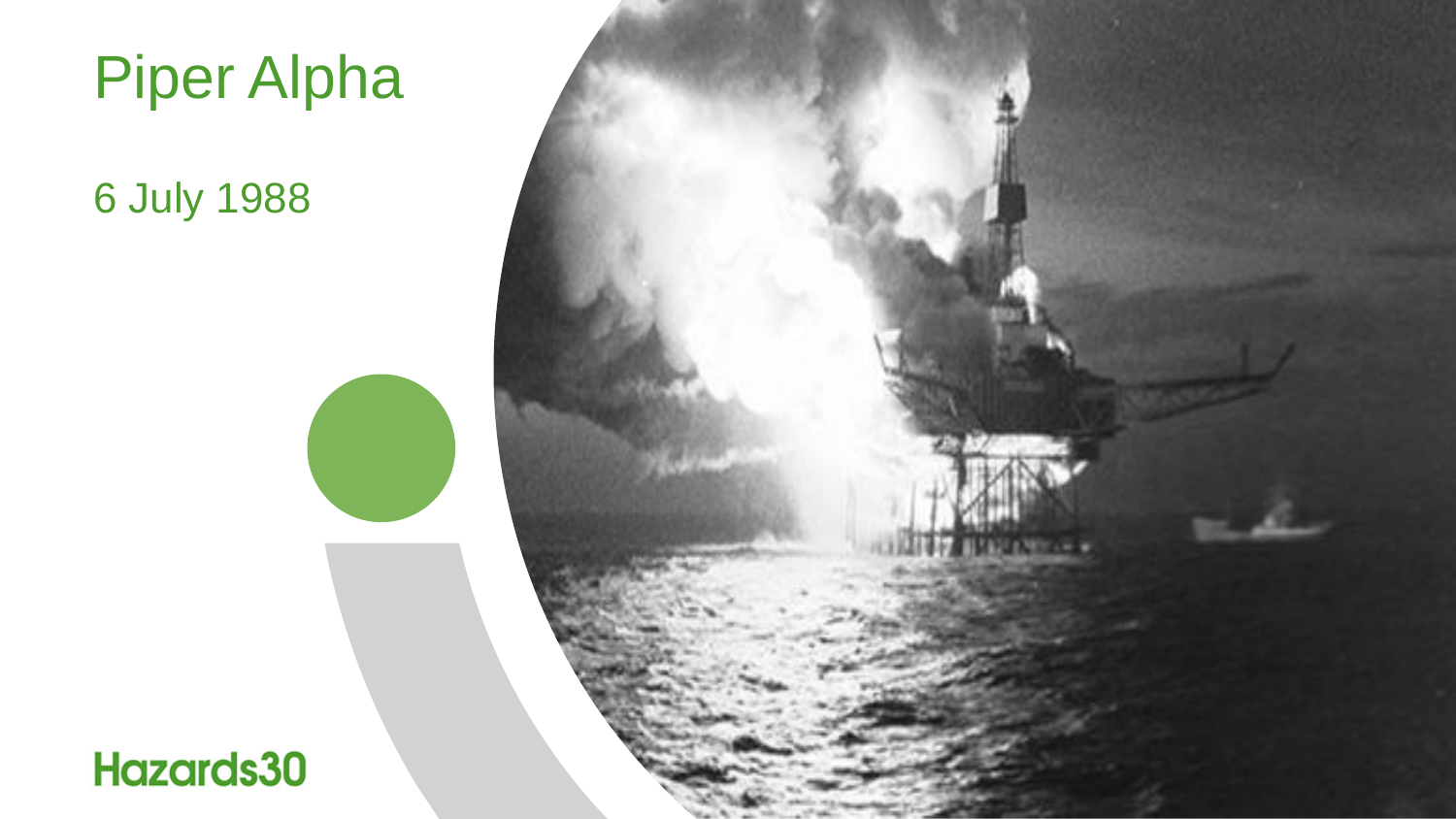# Case Study 1

Release of c. 550kg of gas from 220barg fuel gas suction pipework

- Failure to control work scope growth
- Failure to recognise change
- No risk assessment
- Inadequate supervision / control on job completion
- Inadequate line walk checks
- Inadequate monitoring post start-up





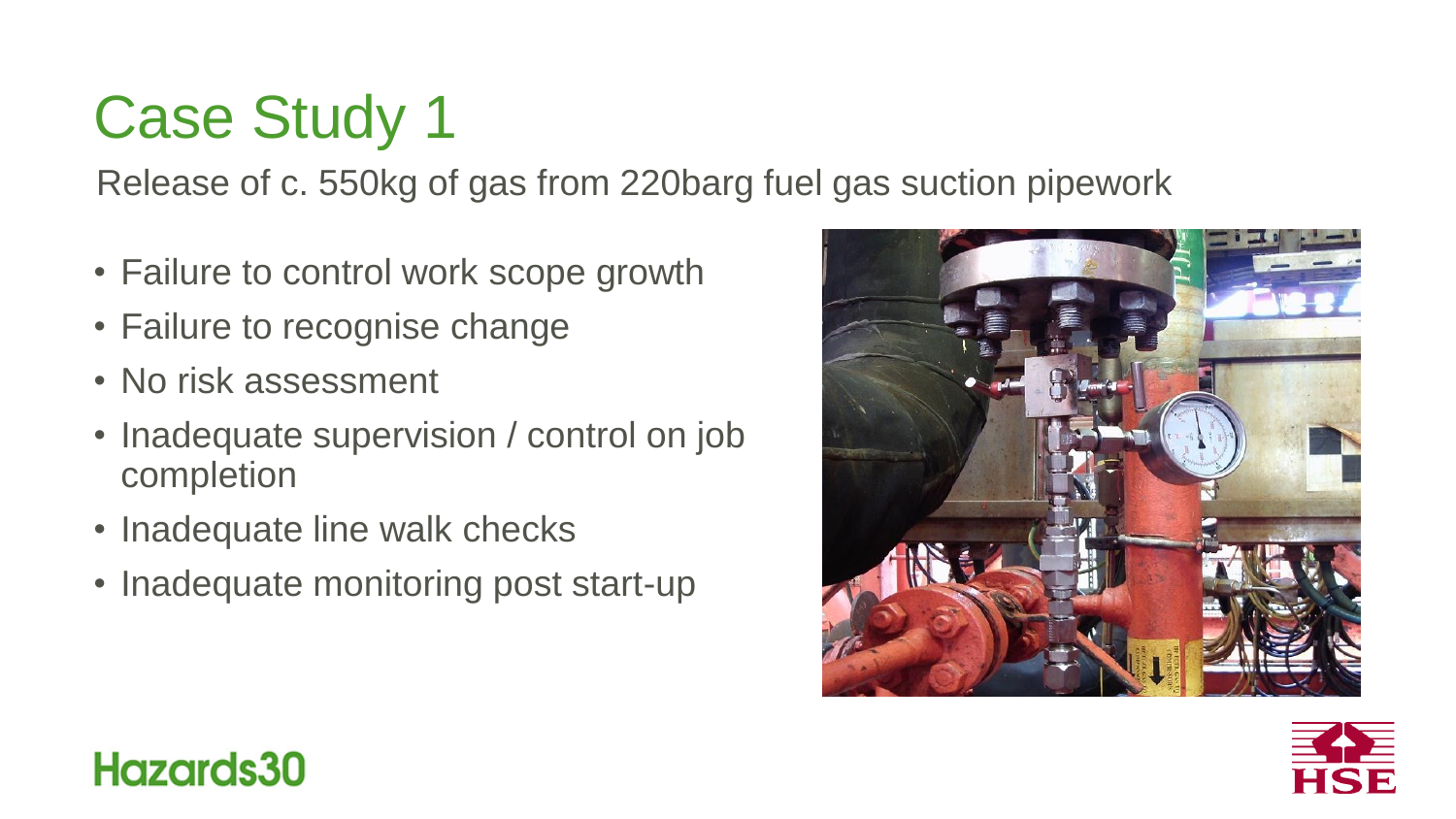# Case Study 2

Release of c. 70kg from flanged connection on flare header

- Inadequate joint integrity management procedures
- Failure to identify bleed points in isolation schemes
- Inability to test flare connections
- Absence of leak test alternatives





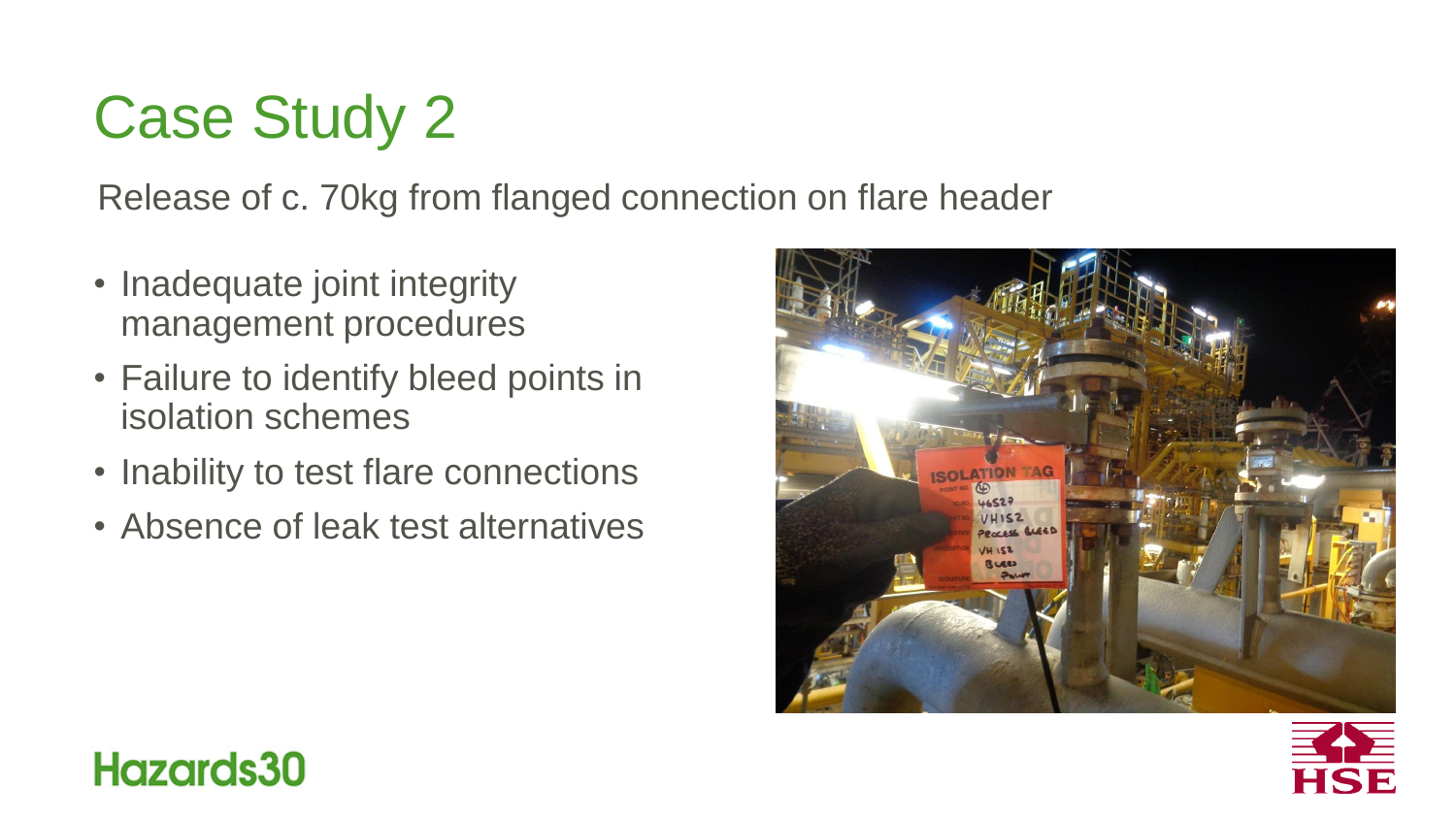## Reinstatement sequence



*Adapted from HSG253 paragraphs 184-188*

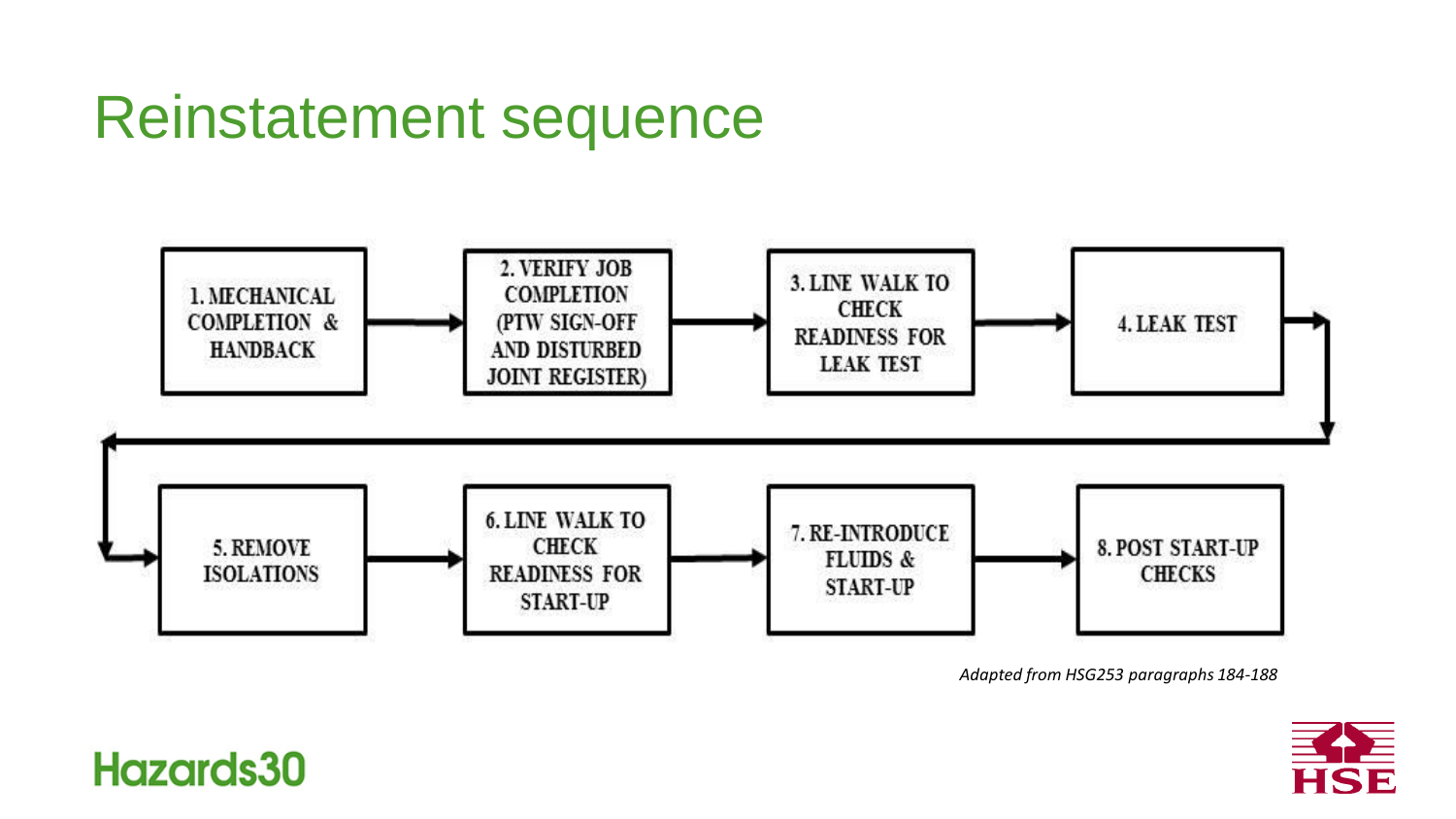#### Managing the integrity of disturbed joints



#### **Joint Tagging Systems**

- Use for all maintenance tasks
- Identify and fit all tags before work starts
- Keep the register up-to-date!
	- Give staff time to do so
	- Unique ID numbers
- Manage changes in work-scope
- Co-ordinate system with 3rd parties

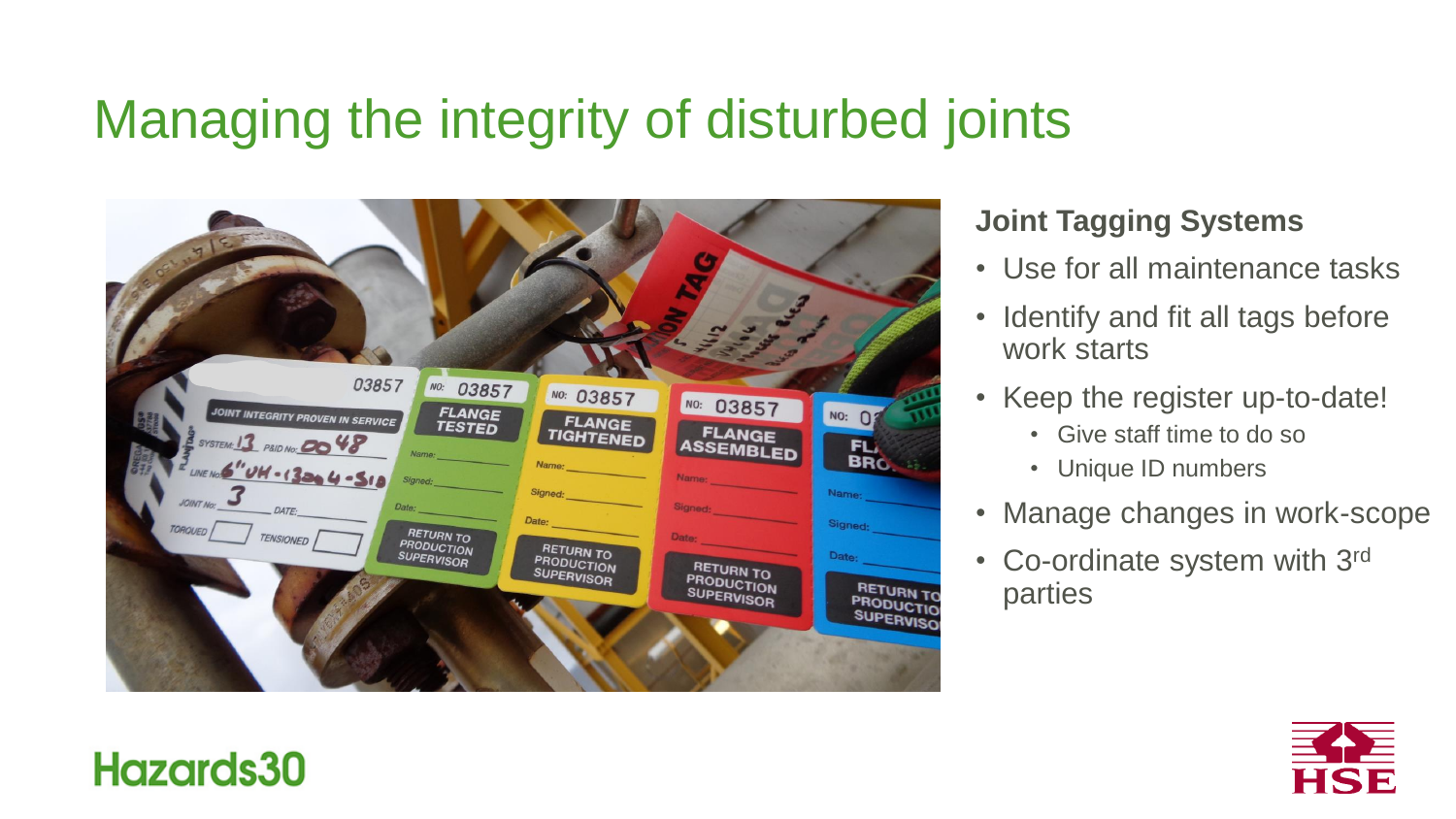## Leak testing



- Define your leak testing standard
- Plan the leak test method
- Check every joint!
- Identify and control risk for non-leak tested joints
- Mark-up drawings as you go
- Use a safe fluid
- Test at operating (and potential) pressure
- Manage changes in work-scope

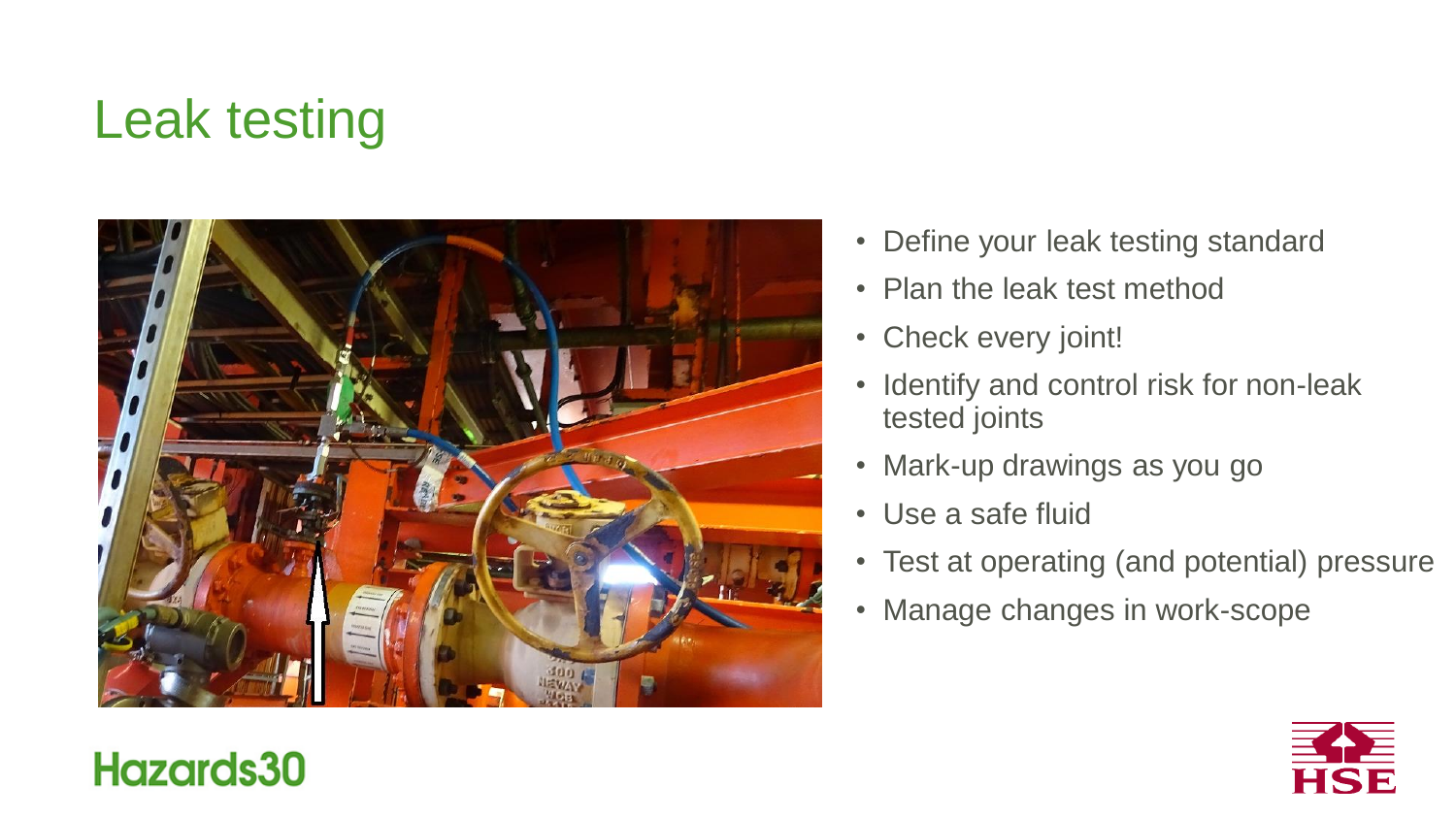## Reinstatement line walking



*Image from ConocoPhillips Process Safety Fundamentals*

- Define and communicate the standards expected
	- *when, how, who, records, action management*
- Line walk after every maintenance task, not just overhauls or project work
- Provide a checklist of issues to look out for
- Clearly define the scope/extent of a line walk on P&IDs, isometrics and plot plans
- Mark progress on drawings with a highlighter pen
- Mix it up! Walk the line in a different order to normal
- Four eyes are better than two
- Record items for rectification on a punch-list
- Risk assess each item for action